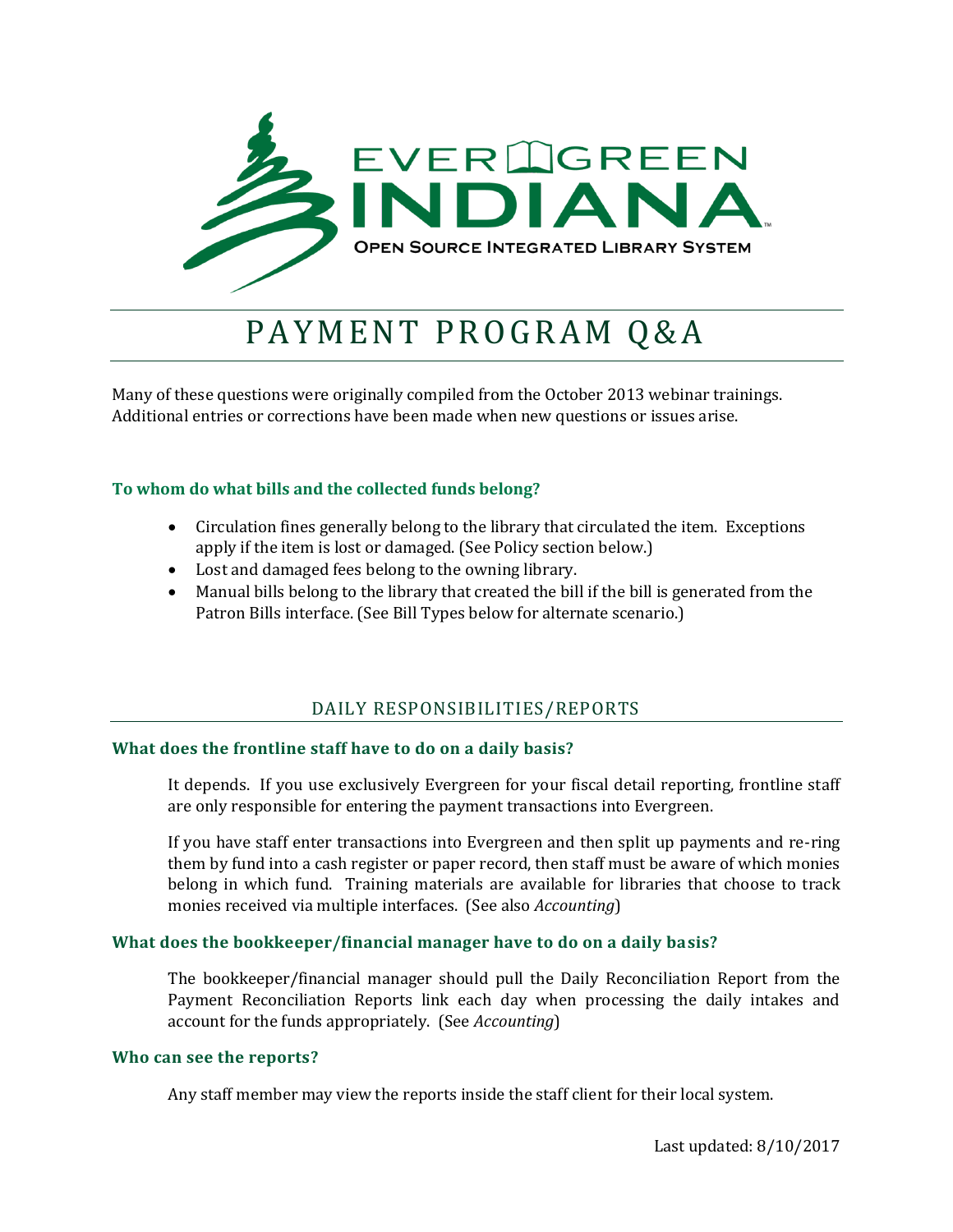# **When are the reports generated?**

# 3:15 AM EST/EDT

# **How far back will the system show and do they get deleted?**

The 60\* most recent reports (combined total of the monthly reviews and the dailies) will show in the staff client. If there are no affected transactions, there will be no report.

After 60 reports, the oldest reports will be deleted by the system. Staff will not be able to delete reports locally.

(\*This was increased from 30 reports on 7/12/16.)

# **Are the reports by branch or system?**

By system. If you need to break out the accounting by branch, check the "Payment Library" column of the Daily Reconciliation report to split out the funds.

# **Do we need to maintain paper copies of the daily reports for auditing?**

If you currently maintain all of your receipt tapes, daily fiscal reports, et cetera in hardcopy, you should add a copy of this report to your file, yes. If you maintain digital copies, save one to your assigned location. We will only retain the most recent 30 reports.

# **What are the "Month" reports that I'm seeing?**

At the request of member libraries, we create and post a monthly review report. These reports to NOT represent new monies collected, but rather the combined transactions of the listed month. The goal is to provide libraries with a means of confirming that all daily reports were collected and the funds correctly deposited.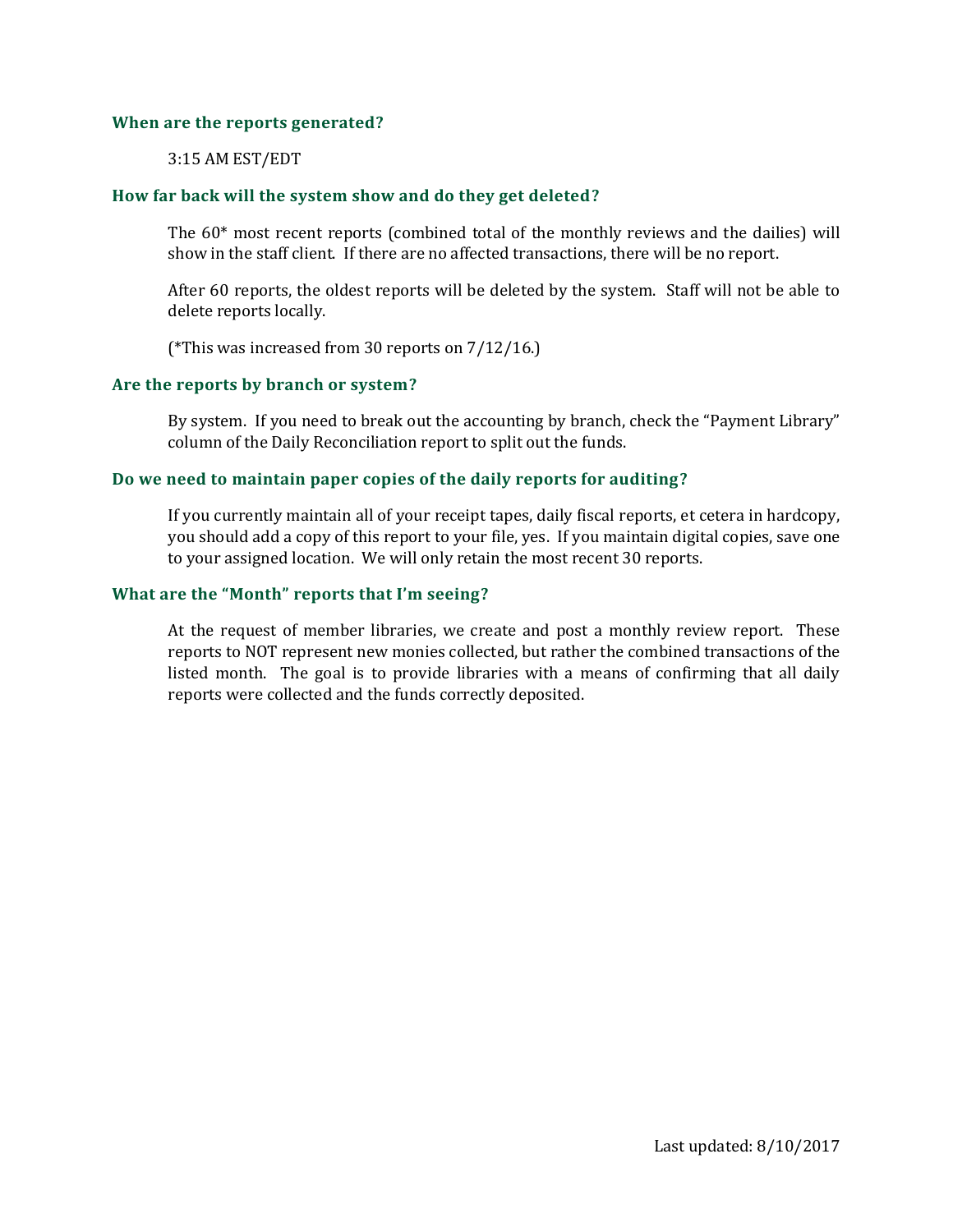# **How often are they generated?**

Invoices are generated on the first day of each new calendar quarter. Payment statements are generated on the first day of the second month of each new calendar quarter. This means a single payment will be due from your library and a single deposit to your library each quarter.

# **How quickly will we see our money?**

Libraries have 35 days from receipt of the EG Invoice to send the funds to the Indiana State Library. On receipt of all funds, the Indiana State Library has 35 days to pay out the funds.

## **How do we get our money?**

The Indiana State Library will transfer the monies to your library via ACH payments.

# **How long will the quarterly invoices/payment statements be available?**

The 6 most recently generated sets will be retained, beginning with the 4<sup>th</sup> quarter of 2013 invoices/statements.

## **What if I miss paying my invoice?**

- 1. The invoices drop on January 1, April 1, July 1, and October 1 of each year and are available on the Payment Reconciliation Reports page under the Invoices link. The EI coordinator will make a best effort to notify all member libraries of their release via email to the library's appointed contacts.
- 2. Once the 35 day window on the invoice has passed, the EI coordinator will contact any library whose funds have not been received with a "Gentle Reminder" email to the appointed contacts.
- 3. Delinquent libraries will have until the end of the second month (2 board cycles) after the drop of the invoices (deadlines = February 28/29, May 31, August 31, November 30) to submit their funds.
- 4. If the funds have not been received by that date, the delinquent library will receive a final notice that they have 7 days to submit their funds.
- 5. If the funds are still not received, the library's remote borrowing privileges will be revoked until the funds are received.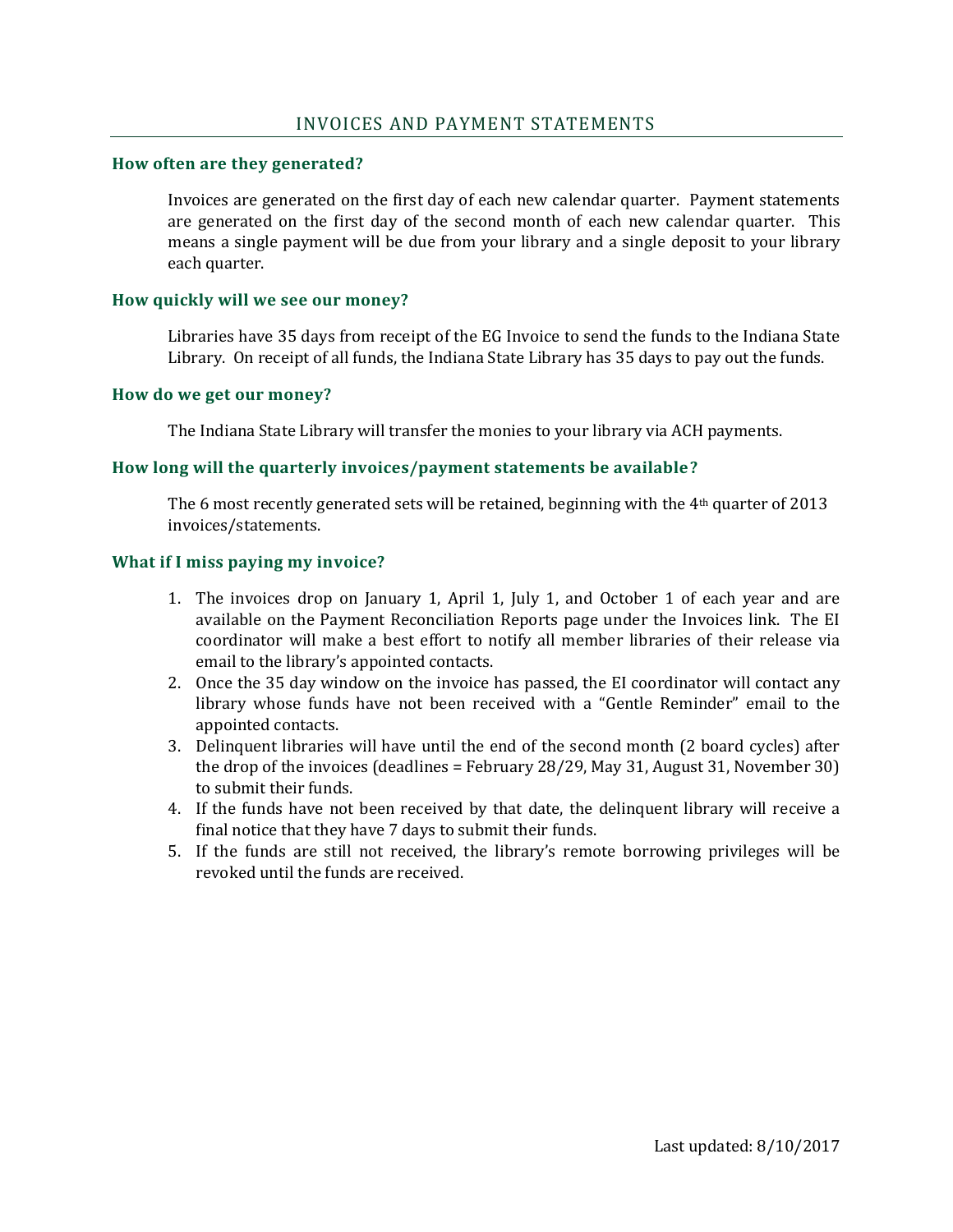#### **What do I do if we misenter a payment that appears on our daily reports?**

If a payment is misentered, please contact the billing library and the ISL team as soon as possible. The bill should be reentered as needed by the billing library as a grocery bill. The ISL team will clear the bad transaction from the passing files if cash, check, or credit card payments were applied. If more than 72 hours have passed since the daily report for the problem transaction is released, the detailed transaction will remain on your account, and your library will be responsible for paying out those funds. In the next quarter, a refund payment will be generated to your library. When reporting an error, please provide the date, affected payment IDs, and an explanation of the error either to the Coordinator or the Helpdesk. Confirmation that the billing library was notified may be required.

#### ACCOUNTING

## **How do I account for this?**

Beginning in 2011, all member libraries resolved to create the Evergreen Indiana Pass-Through Fund. Monies collected on behalf of other Evergreen Indiana members should be deposited in this fund. Do not deposit Evergreen Indiana funds into your operating fund. Monies received back from the Indiana State Library should be deposited into your operating fund as if part of your regular daily takings.

#### **Does it matter what bank account the money is deposited in?**

No. If you prefer to bank the monies separately, you may open an account specifically for the Evergreen Indiana Pass-Through Fund. Otherwise, you may use your existing bank account.

# **Has the State Board of Accounts approved all of this?**

Yes, we have worked extensively with the SBoA to ensure compliance.

# **Will the existing State Board of Accounts Daily Reconciliation form require any special entries or modifications?**

Libraries should add a column to the Daily Record of Desk Collections for Evergreen Indiana monies. You do not need additional SBoA approval to add this column to your form (*per Charlie Pride, October 31, 2013*)

The base form is available at[: http://in.gov/sboa/files/lib2013\\_a01.pdf](http://in.gov/sboa/files/lib2013_a01.pdf) (A-13).

#### **What if a patron pays for Evergreen Indiana fines with a bad check?**

In the event that a patron pays on an account with a bad check, place a Helpdesk ticket immediately with all available data (patron name, barcode, payment ID, affected billing IDs, dates, etc.). We can correct the reports so that you aren't paying other libraries for funds you have not received.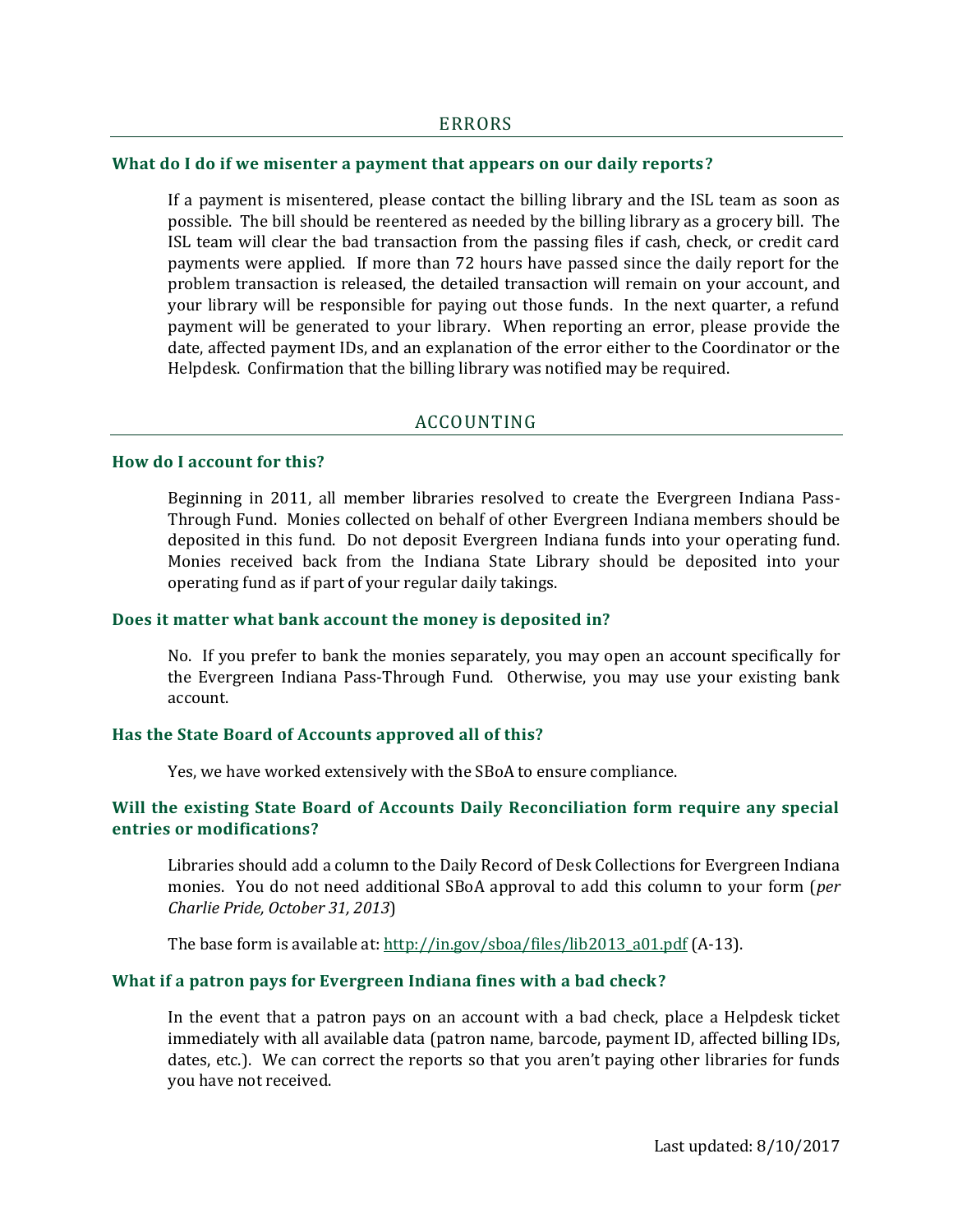# **Where do I deposit the money from the State Library?**

The payment you receive *from the ISL* should be deposited into your operating fund as if it were for fines and fees being received against your local bills. It is your fine/fee money and should accounted for as per usual, not funneled into the Evergreen Indiana fund.

# **How do I split a partial payment against exclusively circulation fines?**

This is a frontline fund accounting issue. If a patron wishes to pay only a portion of his/her total bills, staff may select which bills are paid by selecting or unselecting each bill (small black check mark next to the billing ID) and applying payment to local vs consortium bills as local policy demands. Alternately, staff may simply apply payment and review the payment history to determine how to deposit funds for frontline fund accounting. For bookkeepers, the daily reconciliation report will provide the correct split of entered monies.

# CREDIT CARDS

#### **Does this mean we have to accept credit cards?**

No, if you don't already accept credit cards, you are not obligated to under this program.

## **We accept credit cards already, who is responsible for the fees?**

The library accepting the credit card is responsible for the associated (merchant) fees.

#### **What about the consortium-wide credit card program?**

The consortium-wide online credit card payment option was released in Spring of 2014. The merchant fees are covered by a convenience fee that the payer approves; payers must pay the full balance of their fines and fees in this portal. The Indiana State Library appears as the clearinghouse on all statements for the consortium credit card payments.

# POLICY

# **What does the October 8, 2013 policy change mean?**

If an item is lost or damaged, all of the bills associated with that transaction are assigned to the owning library, including circulation fees that might have gone to the circulating library otherwise.

#### **If a lost item is found, how do we deal with the circulation fees?**

The owning library has to decide if they are going to accept the lost materials back and should make any adjustments to the bill, including the circulation fees. Once the owning library has set the fees in accordance with their policy, any library may accept the fee.

## **What if we charge fees that other libraries don't (i.e., processing fees)?**

The owning library has the right to recover whatever monies are owed to it regardless of home library policy as long as those fines/fees are consistent with Evergreen Indiana policy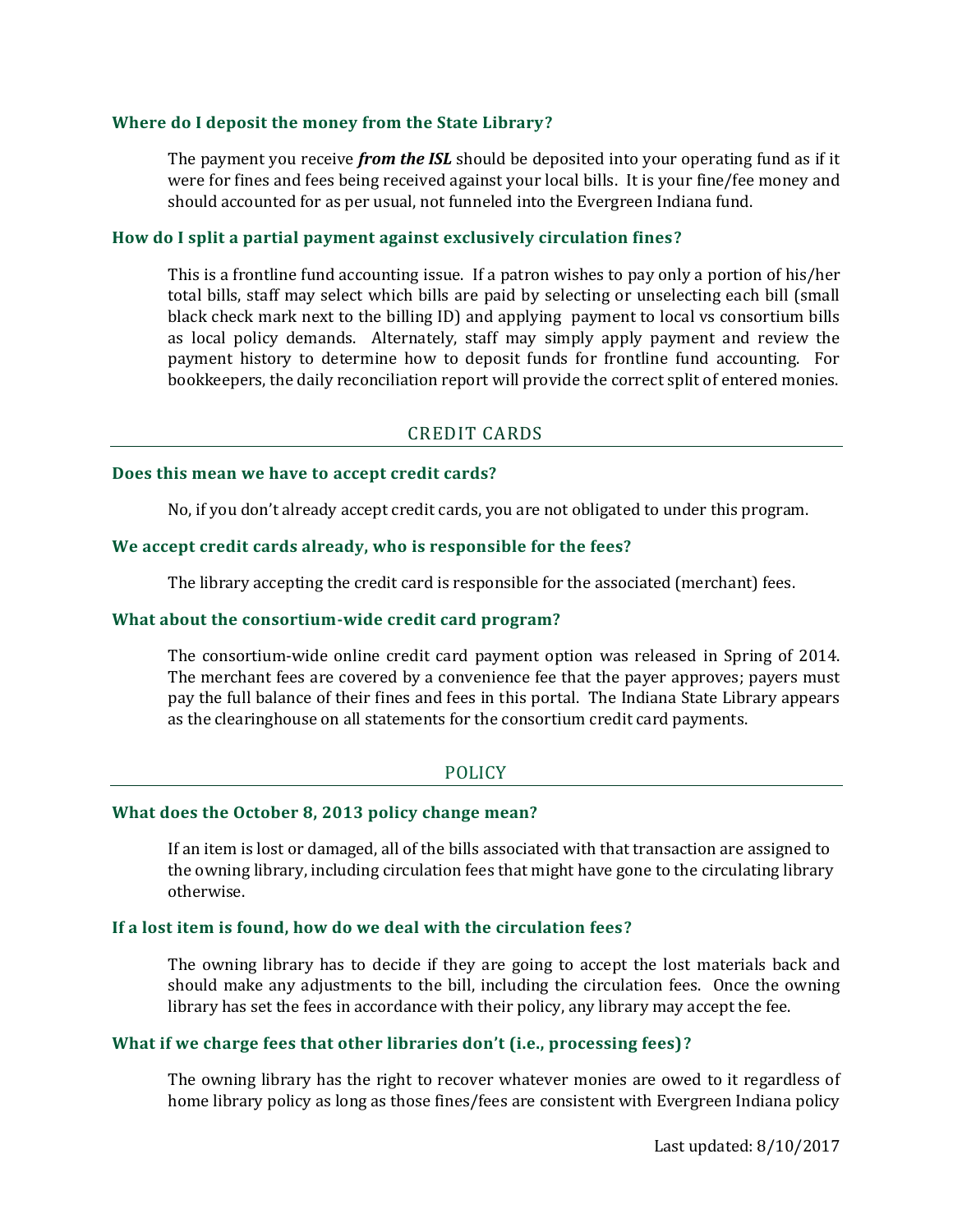and state law. If you charge a processing fee on a lost item and the patron pays for it at another member library, you will receive the monies due to you.

# **If a patron's account has alerts/notes relating to a bill placed there by another library, should I delete them if the patron pays off that bill at my library?**

The content of the note/alert should guide your actions. Generally we recommend not removing other libraries' notes without confirming that the information is no longer needed by the library that placed the note. Please use the [Circulation Support List](http://blog.evergreen.lib.in.us/wp-content/uploads/2015/04/Circ-Support-List.pdf) or Payment [Program Contacts List](http://blog.evergreen.lib.in.us/wp-content/uploads/2013/10/Payment-Program-Contact-List.pdf) to find the appropriate staff to address with specific questions..

# COLLECTIONS

# **What if a patron has gone to collections?**

The system will split out the monies according to the appropriate assignment whether the patron has gone to collections or not. Unique Management collections efforts are configured to split on payment directly within Evergreen.

# **We use a different collections agency; how do we stop other libraries from accepting funds that should be sent directly to our collections agency?**

There is not a technical stop available right now to prevent a library from accepting fees that have been referred to a collections agency by another library. Any library using a collections agency that that does not already have dedicated payment tracking in the Evergreen ILS should place an alert on any affected account indicating that funds may only be accepted by the collections agency on behalf of your library.

# BILL TYPES

# **Why did the bill I just applied to a circulating item appear to be from another library?**

Bills applied to circulations (selecting a circulating item and clicking on "Add Billing") will add a grocery bill as a circulation fine and assign it to the circulating library. Example: If a patron circulates one of your items from her/his home library and lightly damages it. If you choose to not declare the item damaged (beyond repair), you may decide to charge a limited fee to cover the repair costs. You must add these bills inside the Bills portion of the patron interface for them to be assigned correctly rather than the Items Out screen.

# REPORTS

#### **How do I know what lost items have been paid for?**

There are templates available specifically for tracking lost items which have been paid off. You may access them here:

Shared Folders -> Templates -> admin -> Bills -> List Settled Lost Items